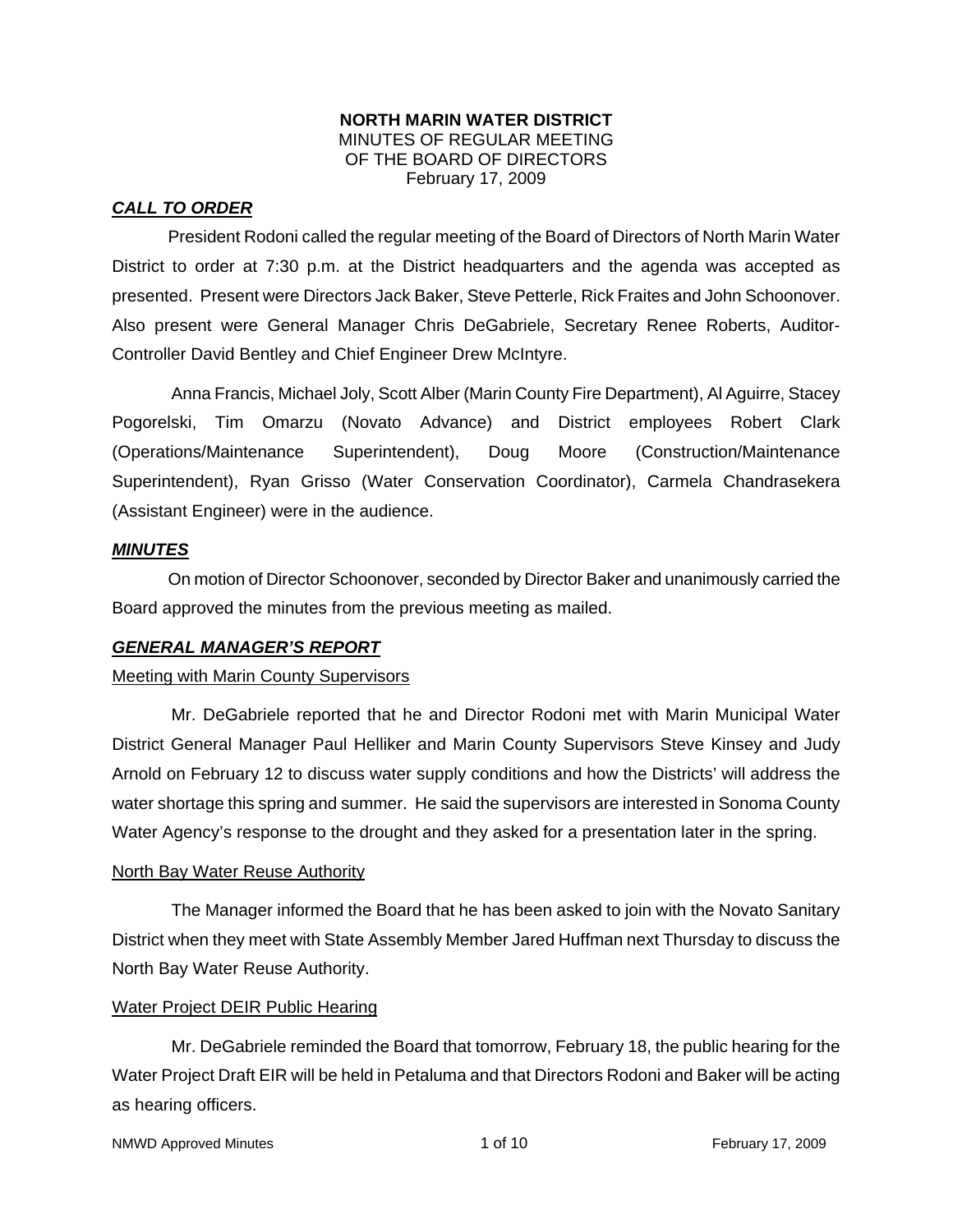#### *OPEN TIME*

President Rodoni asked if anyone in the audience wished to bring up an item not on the agenda and there was no response.

## *STAFF / DIRECTORS' REPORTS*

 President Rodoni asked if staff or Directors wished to bring up an item not on the agenda and there was no response.

# *PUBLIC HEARING – ADOPT EMERGENCY WATER CONSERVATION ORDINANCE*

Mr. DeGabriele stated that at the February  $3<sup>rd</sup>$  Board meeting, the Board was informed that Sonoma County Water Agency has determined that dry conditions exist on the Russian River and in Novato. He said that rainfall is below normal; the rain storms of the past week added an additional 6.19", and with runoff, Stafford Lake gained 500 acre feet. He advised that in the Russian River basin runoff was collected in Lake Mendocino and Lake Sonoma. Mr. DeGabriele handed out two charts to the Board illustrating storage in Lake Sonoma and Lake Mendocino during dry years 2002, 2004, 2007, 2008 and 2009. He reported that Lake Mendocino is most critical with 35,000 acre feet of storage (out of total volume of 122,000 acre feet) and the water supply would not be sufficient water for the Chinook salmon run next fall. Mr. DeGabriele explained that dry year conditions are governed by the inflow in Lake Pillsbury which currently has 15,000 acre feet out of a total capacity of 90,000 acre feet. He further explained that diversions out of the Eel River into the Russian River have been scaled back for protection of the Eel River fishery, and it is expected that the Agency will declare a critically dry year on March 1.

He stated that approximately 200 acre feet has been backfed at Stafford Lake since February 1 and that an agreement with Marin Municipal Water District to pay for those associated costs will be discussed later on in tonight's meeting. He said that the District's Water Shortage Contingency Plan has been reviewed and staff has prepared an Emergency Water Conservation Ordinance that declares a water shortage emergency in the Novato Service Area which will trigger a Stage 1 conservation level - a 15% reduction through reduction in water waste and non-essential water use provisions beginning March 1. He said that when or if the Agency declares a critically dry year, Stage 2 would become effective mandating a 25% reduction; and if the reductions fall short of the target, staff will ask the Board to consider further restrictions. He advised that staff is asking the Board to hold a public hearing and adopt the Emergency Water Conservation Ordinance enacting Stage 1 restrictions.

Director Rodoni asked for clarification if Stage 1 restrictions are voluntary or mandatory.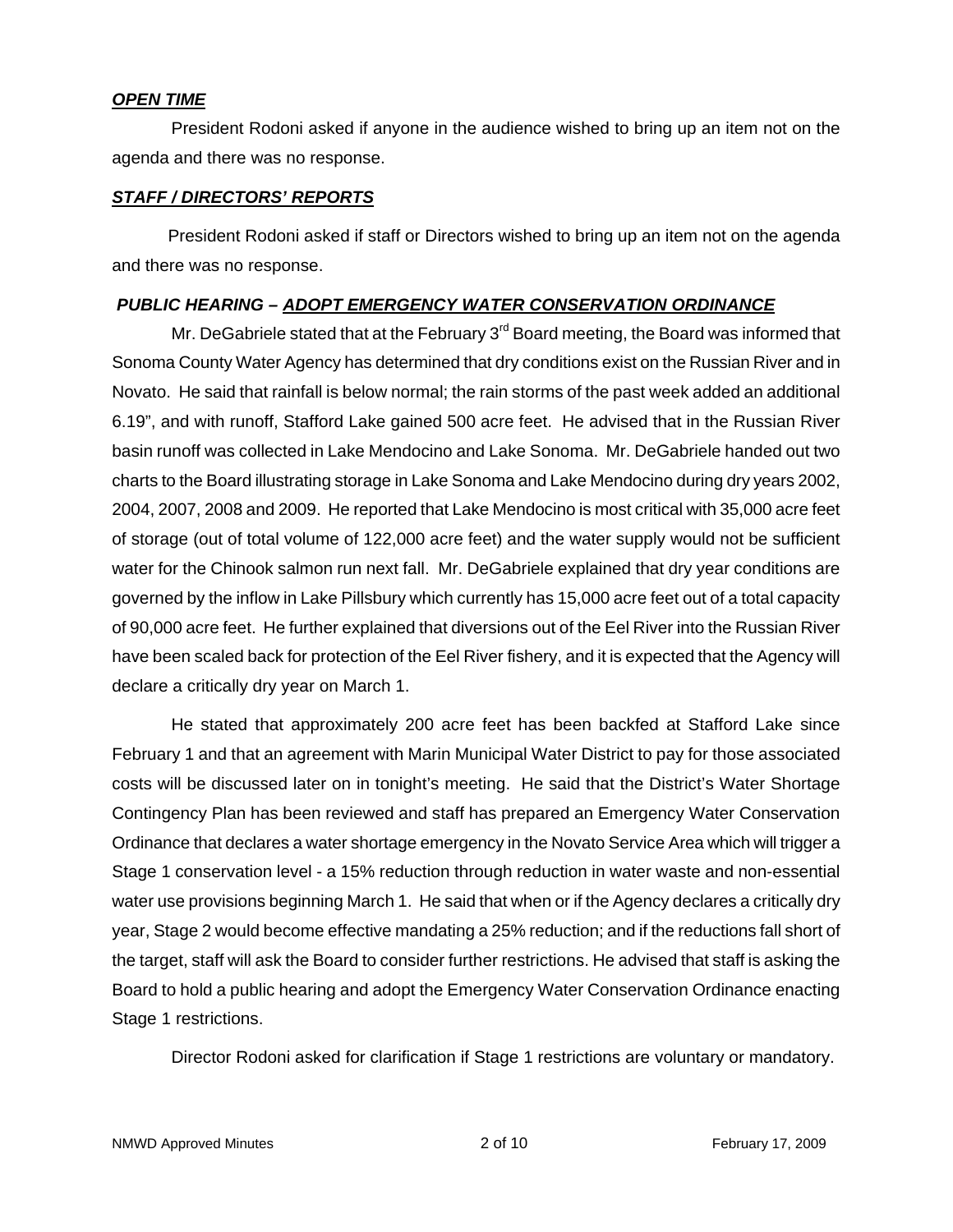The General Manager responded that these are mandatory restrictions aimed at limiting water waste and non-essential water use.

Ryan Grisso, Water Conservation Coordinator, reviewed the water use restrictions for the Board and audience. Mr. Grisso said that Stage 1 restrictions are similar to those adopted in 2007 and will initially focus on water waste and non-essential water use including gutter flooding and failure to repair controllable leaks. He said that other restrictions beginning March 1 include no car washing without using a hose with shut-off, water served upon request only in restaurants and restrict lawn watering with sprinkler or sprinkler system between the hours of 10 p.m. and 6 a.m. provided application is attended, properly controlled and non-wasteful.

Mr. Grisso reviewed the provisions of Stage 2 wherein a 25% reduction will be required if the Agency declares a critically dry year on March 1. Stage 2 prohibits watering of any lawn, garden or landscaped area except if a handheld hose equipped with an automatic shut-off nozzle or drip irrigation system and overhead sprinkler irrigation can be used if customer maintains an overall 25% reduction in water use compared to prior year's use in the same billing period.

Mr. Grisso informed the Board that staff will enforce restrictions on water waste and nonessential use. He said that field personnel will be looking for violations throughout the day and staff will also depend on reports from concerned citizens. He advised that customers who violate the ordinance will be notified with a door hanger and letter requesting the customer to comply with the ordinance within two weeks; if the customer is not responsive disconnection of service with a \$100 re-connection fee will be imposed. He further advised that a second violation will result in suspension of water service with a reconnection fee of \$200 and the installation of a flow restrictor.

Mr. Grisso said that the General Manager will have the authority to grant variances and those customers irrigating with private wells will be furnished with a District sign reading, "Irrigated with well water." He said that District staff will verify that well water is being used.

Mr. DeGabriele added that the intent is to not impose individual rationing; the proposed Stage 1 is for a 15% reduction and when or if the Agency declares a critically dry year, there will be a 25% reduction.

Director Rodoni expressed concern with the timeliness in the meter reading process and that there may not be sufficient water use information gathered in a timely manner for staff to determine if the customer is complying with the ordinance. Mr. DeGabriele stated that there are production meters that can determine if the target is being met or not. Mr. Grisso said that under Stage 2, if a customer is found to be irrigating their lawn, a read and calculation of water use can be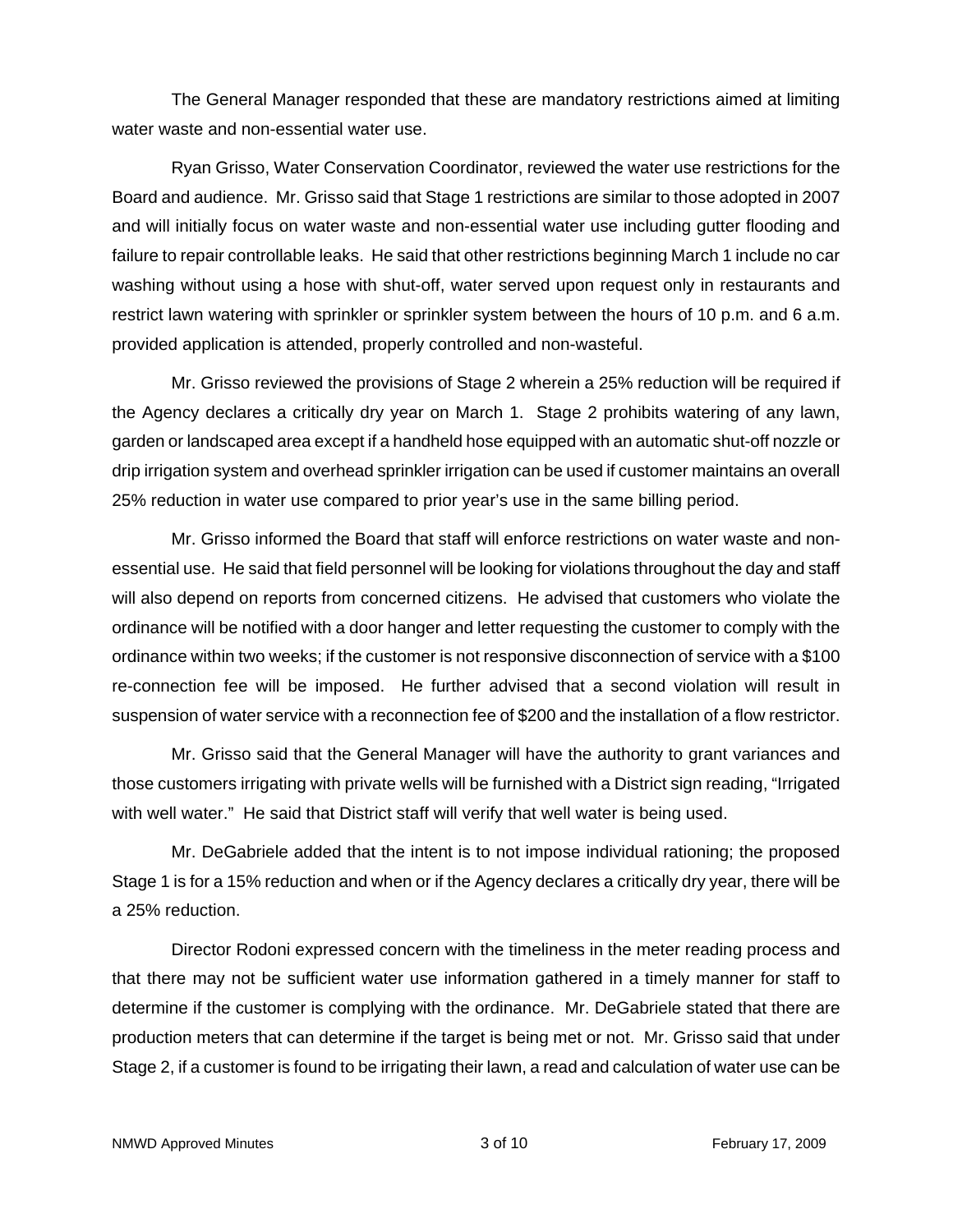made immediately. Director Rodoni emphasized the importance of getting the word out to customers.

President Rodoni opened the Public Hearing at 8:00 p.m.

Mike Joly, Novato, asked for clarification of a declaration of a critically dry year in the Russian River Basin by the Agency on March 1. Mr. DeGabriele explained that Lake Pillsbury and Lake Mendocino do not have sufficient storage to meet instream flow requirements and that during a critically dry year conditions instream flow requirements will be reduced. He said that even with reduced instream flow requirements, the current projections show that Lake Mendocino will go dry by mid-July and this would have a devastating effect on local agriculture and the fisheries that depend on releases in the fall for survival. He said that all water contractors and communities who are urban water users of the Russian River will be called on to impose a mandatory 25% reduction if a critically dry year is declared.

Stacey Pogorelski, Novato, asked if 25% reduction is enough, will there be sufficient water supply because of the low lake levels and how does the District intend to outreach to its customers.

Mr. DeGabriele responded that the District believes there is ample water remaining in Lake Sonoma to meet next year's needs; Lakes Mendocino and Pillsbury could be devastated or near empty. He said that the District outreach will include individual letters mailed to customers advising them of the emergency declaration and restrictions; and the spring "WaterLine" edition will identify each customer's water use and provide individual targets for water use in the summer months.

Mr. DeGabriele informed the Board that he received a phone call from District customer Josh Thomas who said he was "delighted the Board made the decision to backfeed Stafford Lake with Russian River water"; he "supports mandatory water rationing," believes revenue will be impacted and that "rates should be increased to make up the revenue."

Hearing no further comment, President Rodoni closed the Public Hearing 8:05 p.m.

On motion of Director Schoonover, seconded by Director Fraites the Board unanimously adopted Ordinance 21 entitled, "Emergency Water Conservation Ordinance."

## *MONTHLY REPORT*

Mr. DeGabriele provided the monthly report for January and said that Novato water production is down considerably from last year and all prior years. He said it is suspected that the metering information at Kastania is not correct for this year. He stated that West Marin water production is typical winter production and is consistent with prior years; there has been no water produced at Stafford Treatment Plant, nor at the recycled water facility. Mr. DeGabriele reported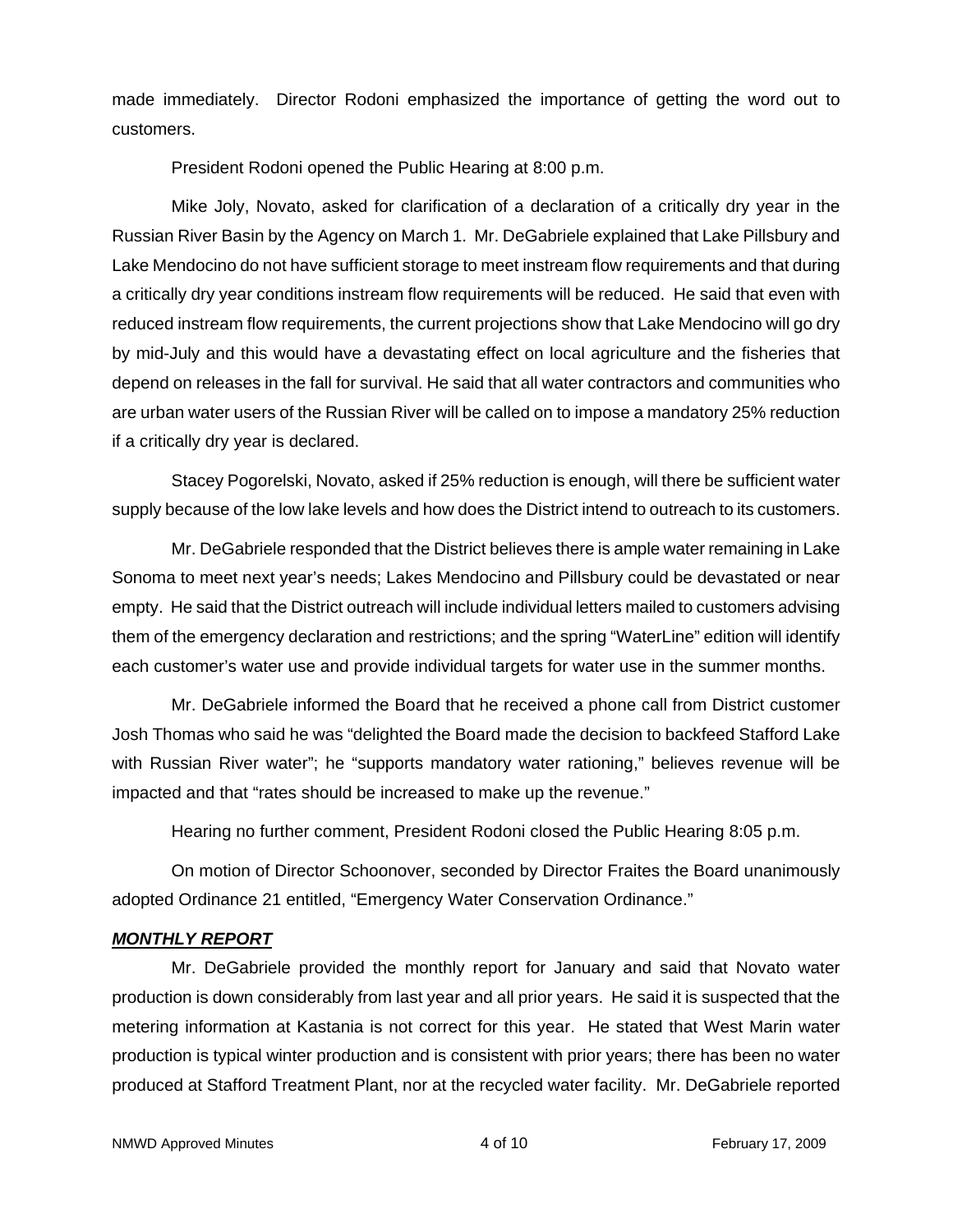that Stafford Lake held 379 million gallons and rainfall received as of January 31 was 6.63"; however, yesterday's total was 14.61" due to the recent storms, and Stafford Lake currently holds 694 million gallons. He advised that as of February 1, 200 acre feet of Russian River water have been backfed into Stafford Lake. He noted that the average temperature in January was 60 degrees in Novato; and reported that there is good freeboard at the treatment and storage ponds in Oceana Marin. He said staff has worked 115 days without a lost time accident or injury and water conservation rebates and water smart home surveys continue to be popular. Total consumer complaints were up 6% primarily due to consumer leaks, meter leaks and water waster complaints, and total complaints for the year were down 16% from the prior year.

Mr. Bentley reported on the monthly investments and said that as of the end of January there was \$9 million in the bank and a 2.6% yield on the District investment portfolio. He advised that he has added a section to the report on Interest Bearing Loans and that he moved money out of the Local Agency Investment Fund to a local bank for the month of February while the State of California undergoes budget negotiations.

# *CONSENT CALENDAR*

On the motion of Director Fraites, seconded by Director Petterle and unanimously carried the following items were approved on the consent calendar:

## *7 BEAR CREEK CT. LAND DIVISION*

This project is a four-lot land division which creates a separate lot for each of the two existing houses and two lots for future single family house development. The existing 1" meter installed in 1957 to serve the parcel will be killed as part of this project.

New water facilities required include a residential fire hydrant, four 1-inch meters and 430 feet of pipe. This project is eligible for 2008 connection fees since all the necessary information was provided and all requirements were satisfied by the applicant by December 31, 2008.

The Board approved Resolution No. 09-09 entitled, "Authorization of Execution of Water Service Facilities Construction Agreement with Caleb and Marilyn Whitbeck."

# *CONTRACT FOR ENGINEERING SERVICES FY 09-10– WHITE & PRESCOTT*

The Board authorized the General Manager to execute a new agreement for engineering services with White and Prescott for miscellaneous engineering services with a not-to-exceed limit of \$10,000.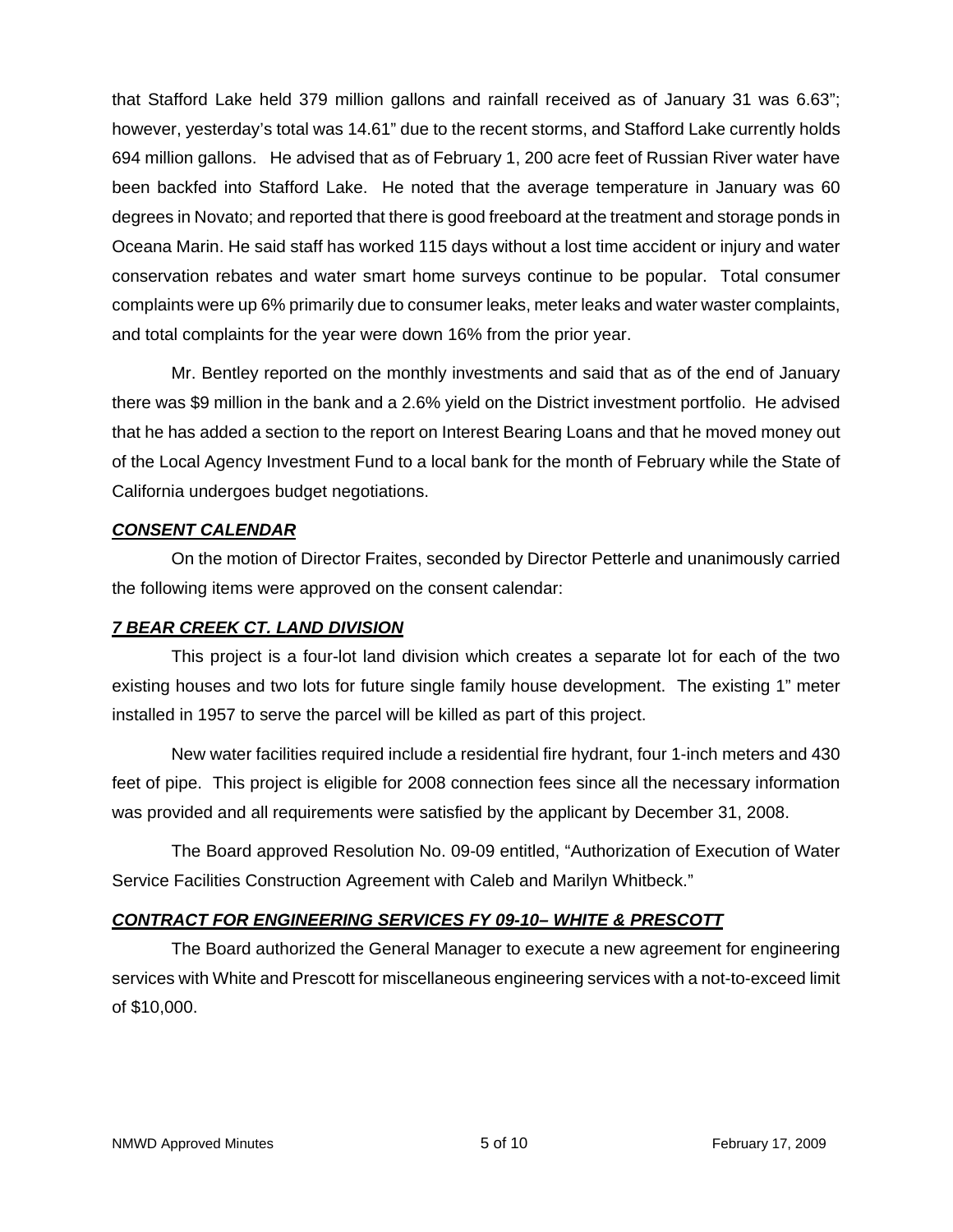# *DIRECTOR'S ATTENDANCE AT WATER EDUCATION FOUNDATION ANNUAL EXECUTIVE BRIEFING – SACRAMENTO, MARCH 12, 2009*

The Board approved Director Fraites' attendance at the Water Education Foundation Annual Executive Briefing on March 12 in Sacramento.

# *CIMIS LAND USE AGREEMENT*

The District's involvement in the development of the Water Management Technology Education Center (in cooperation with the Marin Community College District) will be to establish a California Irrigation Management Information System (CIMIS) station to be located at the Indian Valley Campus. The Board authorized the General Manager to execute the land use agreement with the State of California, Department of Water Resources and the Marin Community college District for the installation and maintenance of a CIMIS station at the Marin Community College District's Indian Valley Campus and authorize the purchase of necessary equipment to install the CIMIS station.

# *ACTION CALENDAR*

# *APPROVE: WATER AGREEMENT FRANCIS SINGLE FAMILY DWELLING*

President Rodoni excused himself from this item as there may be a conflict of interest. Director Baker assumed the chair.

Mr. McIntyre stated that this project will provide low-pressure residential water service to a newly constructed home and two barns in Point Reyes Station. He stated that this is the first time the Board has seen an agreement that has taken into account the Marin County Fire Department ordinance that relates to areas around the Wildland Urban Interface where it might be cost prohibitive to make improvements to the municipal water system. The ordinance allows the applicant to put in an on-site system and make a contribution to the municipal system if there is benefit to the applicant. He informed the Board that the applicant, Anna Francis, is present to address the Board and the Marin County Fire Marshal, Scott Alber, is also present to answer any questions.

Referring to a map of the area, Mr. McIntyre pointed out the existing mains, hydrants and private lines in the area and provided background on the project. He said that the elevation of the proposed residence is too high to provide fire flow from District storage tanks to a fire hydrant located within 350 feet from the residence as required by the County. Mr. McIntyre stated that to get water mains and hydrant closer to project, 1,000 feet of 4-inch main on McDonald Lane can be upsized to 6-inch to improve fire flow; however staff believes it was not cost-effective for the applicant to pay over \$100,000 to make those improvements, and that the residence would be better served by an on-site private fire protection water supply in accordance with Marin County Fire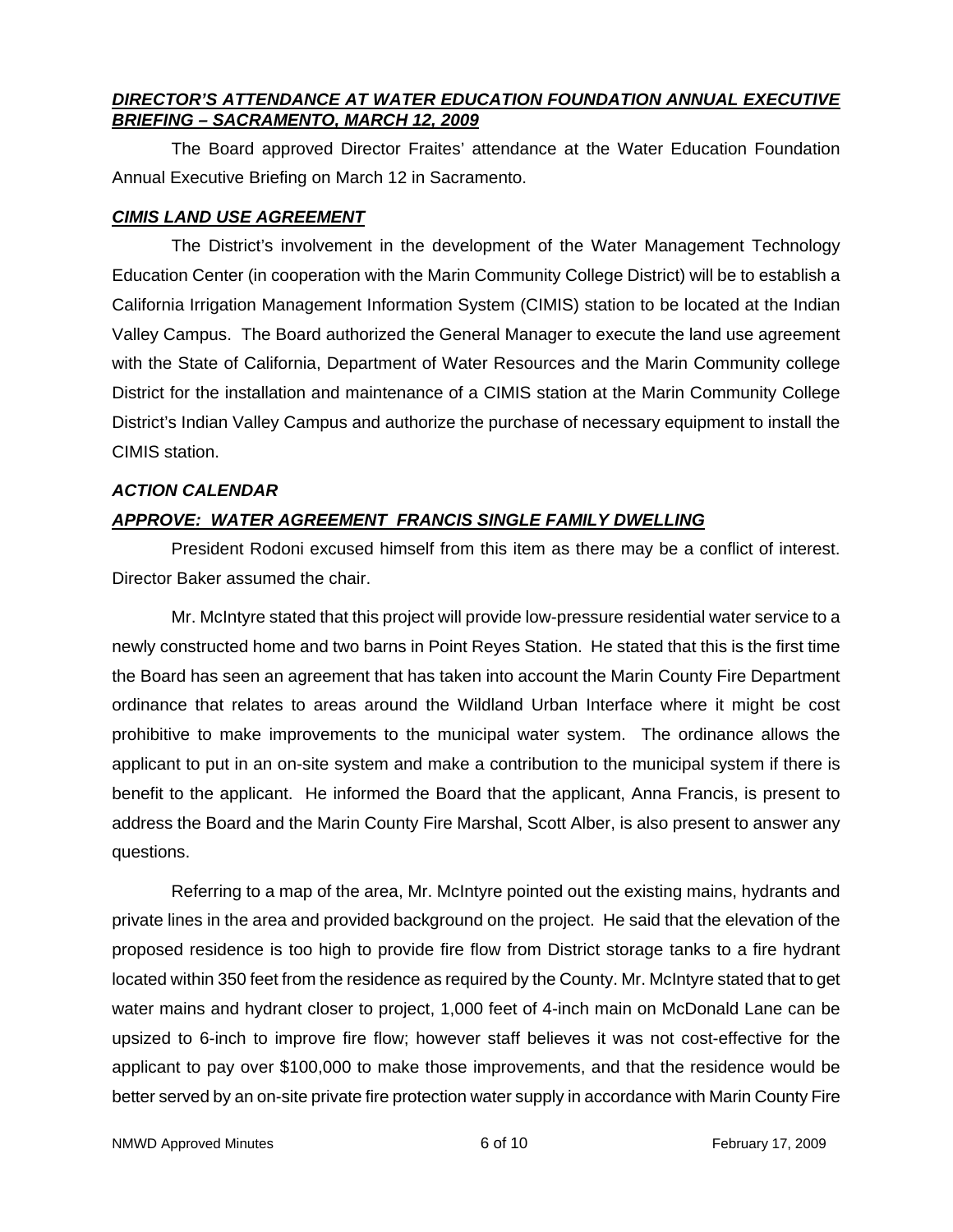Department ordinance. He advised that per the ordinance requirements, the District is requiring that the applicant contribute 5% of the building permit valuation fee to the District for future planned water system improvements within this service zone. These improvements would be for seismic upgrades to the Point Reyes Station Tank No. 2.

Fire Marshall Alber stated that the purpose of the ordinance is to try to make improvements where appropriate. He acknowledged that it is a "balancing act" to provide adequate fire flow to rural parcels without putting an onerous requirement on the applicant.

Ms. Francis addressed the Board and provided a map of her parcel and existing water facilities in the surrounding area. She described the system she would need to acquire water to her planned residence and barns for adequate fire flow. She informed the Board that she is protesting the \$27,230 (5% of \$544,651); that she should not be required to contribute \$27,230 to the future upgrade of the Point Reyes water system and is requesting the Board reconsider because of the high cost of single water meter in addition to having to extend the water line up 1000 feet and install two pumps to get adequate fire flow. She said she is a single person who uses minimal water, has no landscaping and will be installing water conservation fixtures in the house.

Director Baker stated that he felt the District was trying to meet her half way and asked Mr. McIntyre to summarize the issue.

Mr. McIntyre said that staff considered how to get the water main and hydrant closer to the project to comply with the Marin County Fire Department ordinance. He said it did not seem fair to ask the applicant to pay \$100,000 to pay for upsizing the 1,000 feet of 4-inch line to 6-inch for the purpose of increasing the fire flow to 500 gpm that would be beneficial to the surrounding parcels. He said staff believes requiring the applicant for the \$27,230 contribution was more equitable and would benefit the Point Reyes water system.

There was a lengthy discussion regarding whether the contribution is a donation or a requirement as a condition to connecting to Point Reyes water system.

Mr. DeGabriele stated that he disagreed with the ordinance; that the applicant should be required to pay the full freight of improving the system to meet the requirements. He said that in this case this property is too high to be served with normal pressure service and the only way for this property to be served is with low pressure service and this is a compromise. Mr. DeGabriele said that collecting a contribution to improve the Point Reyes water system in one way to facilitate that compromise. He recommended that the Board approve the agreement and move forward.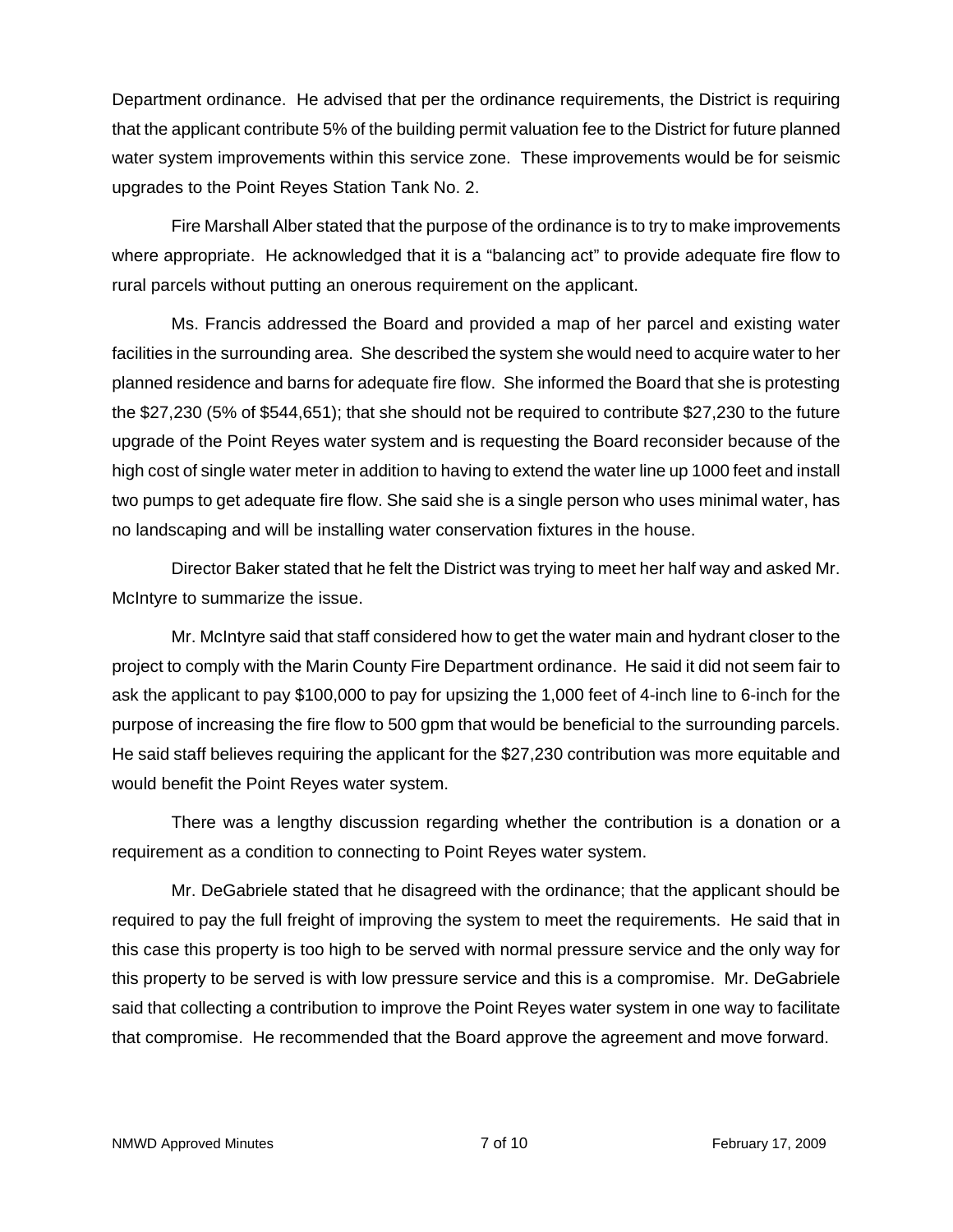On motion of Director Petterle and seconded by Director Fraites, the Board approved Resolution No. 09-10 entitled, "Authorization of Execution of Low Pressure Construction Agreement with Anna B. Francis" by the following vote:

Ayes: Directors Baker, Fraites, Petterle, Schoonover Noes: None Abstain: Director Rodoni Absent: None President Rodoni assumed the chair.

# *APPROVE: STAFFORD LAKE AGREEMENT*

Mr. DeGabriele stated that at the last meeting, the Board authorized backfeeding of Stafford Lake and that the agreement before the Board has been developed by the staff of Marin Municipal Water District and North Marin. He stated that the terms are negotiated for the District to backfeed up to 1,000 acre feet by April  $30<sup>th</sup>$  and that Marin Municipal will pay the full cost of backfeeding Russian River water delivered into Stafford Lake including energy costs and the cost of treating that water for delivery to Marin Municipal in the summer. He said that both parties can discontinue backfeeding at any time.

On motion of Director Schoonover and seconded by Director Fraites, the Board authorized the General Manager to enter into the Stafford Lake Agreement.

## *APPROVE: CONTRACT – BUDGETED FY 08/09 PONTI TANK RECOATING PROJECT*

Mr. McIntyre advised that staff is ready to move forward with the Ponti Tank Recoating project. He stated that the project was advertised in January and 23 contractors received plans and specifications, 18 contractors attended the mandatory pre-bid meeting and that seven bids were received. There was a wide range of bids and Olympus & Associates was the apparent low bidder at \$217,853. Mr. McIntyre stated that staff reviewed the bids for conformity, checked references and found that Olympus is qualified to perform the work. He advised that there will be third-party coating inspection consultants and that proposals for that portion of the project are due on February 20 and will be brought to the Board for approval at the March  $3<sup>rd</sup>$  meeting.

On motion of Director Schoonover and seconded by Director Fraites, the Board authorized the General Manager to execute an agreement with Olympus & Associates in the amount of \$217,853 with a contingency of \$20,000 in the event the interior waste material is classified as hazardous and/or differing site conditions.

## *INFORMATION ITEMS*

NMWD Approved Minutes **8 of 10** and 10 February 17, 2009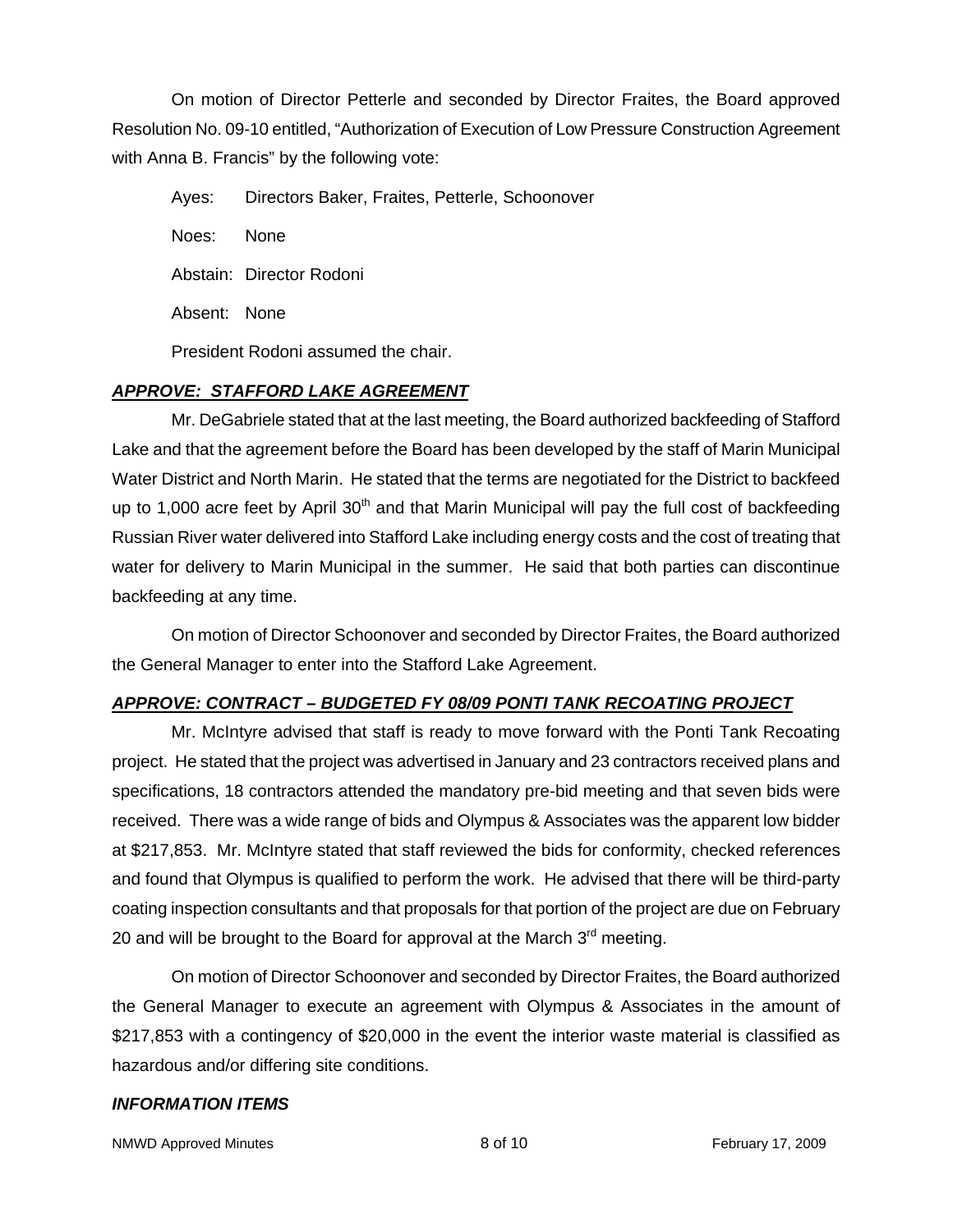#### *2009 URBAN AREA WATER COST COMPARISON*

Mr. Bentley advised that the District again ranks 16 out of 17 agencies reported on the 2009 Urban Area Water Cost Comparison chart and that all agencies surveyed with the exception of Cotati raised their rates during the past year.

#### *PROPOSED DISTRICT FINANCIAL RESERVE POLICY*

Mr. Bentley stated that in response to Director Rodoni's query at the previous meeting about the appropriate amount the District should have in reserves, he will present a proposed District Financial Reserve Policy for Board review. He said this proposed policy consolidates various District reserve fund policies into one document. He said the reserves are divided into two categories: Legally Restricted Reserves (e.g. Facility Reserve Charge) and Board Designated Reserves (e.g. Maintenance Accrual Fund). Mr. Bentley said that for Legally Restricted Reserves, the balance currently is \$7.6 million plus four months of operating reserves (as recommended by District financial advisors) and \$4.3 million in Board Designated Reserves for a total balance of \$11.9 million. He said that this amount, which equates to 90% of today's operating expense level, is an adequate and realistic goal to strive for.

## *PRESENTATION: DRAFT FIVE YEAR FINANCIAL PLAN*

Mr. Bentley presented the Draft Five-Year Financial Plan for Board review and comment and summarized the projected rate increases and their effect on the District's projected cash balance. He reviewed the projected water production which shows a decrease in production for FY 10 due to increased conservation at 2.4 billion gallons per year and FY 11 through 14 projected water production is 3.2 billion gallons per year. Mr. Bentley discussed District costs and stated the two biggest costs are labor and water which is 70% of operating expense. He said a 2% labor cost increase is predicted for FY 10 and 3% for the subsequent four years. Water costs will increase 32% for FY 10, 9% for the subsequent four years and a water rate increase is necessary.

Mr. Bentley stated that the District rate hearing coincides with budget adoption in June and under Prop 218 customers must be notified 45 days in advance or by May 2. He said that the General Manager proposes that rates be raised earlier than June and incorporate the rate increase notice with the water use restrictions notice. Mr. Bentley said it needs to be decided how the rate increase would be structured and reminded the Board that last year's increase was across the board. He said that this year he would like to consider designing the rate structure that would best serve the customers and the District and proposed to prorate rates on customers' bills rather than wait until a full billing cycle is complete before imposing the new rate.

There was a discussion on the effects of the proposed rate increase from the SCWA for purchased Russian River on District rates and water supply.

```
NMWD Approved Minutes NAMW Approved Minutes 19 of 10 February 17, 2009
```